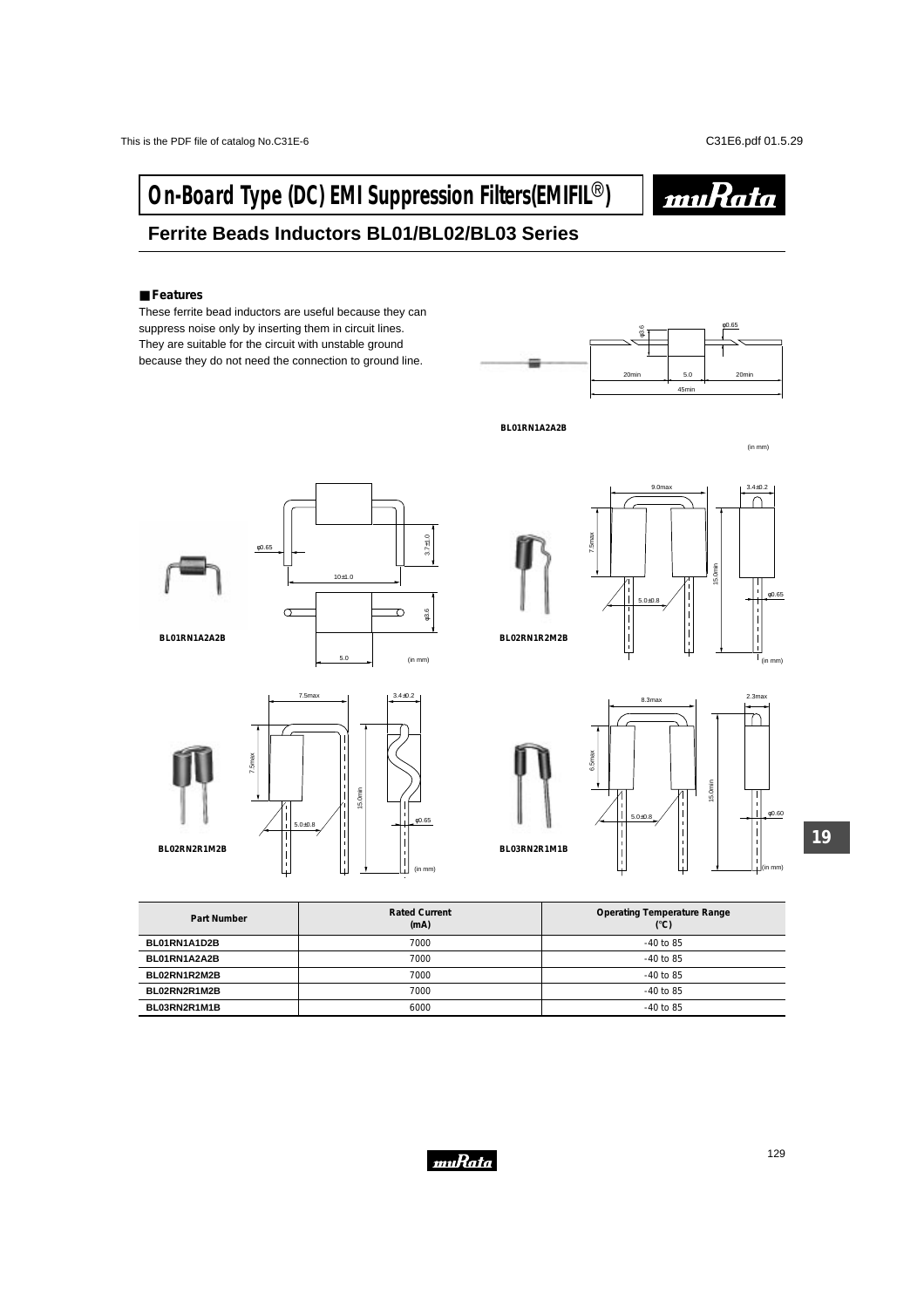### ■ **Equivalent Cirucit**







■ **Impedance-Frequency Characteristics**